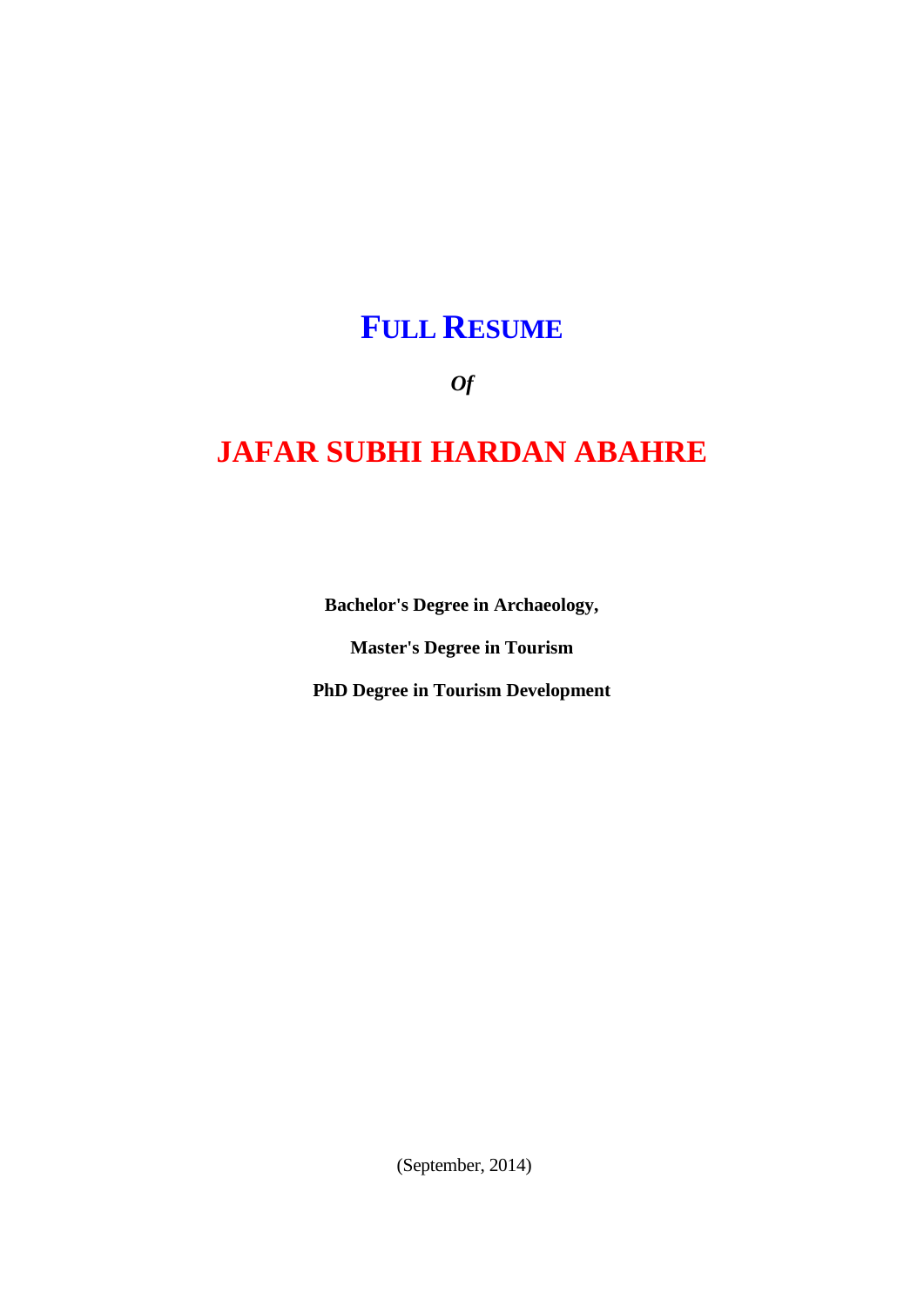# **Jafar S.H Abahre**

#### **POSITION SOUGHT**

Teaching in Tourism Management and Planning Studies, Tourism Crisis Management, Travel & Tourism Company, Hotels, Marketing for Tourism, Director of Tourism and Travel Project etc.

## **PERSONAL PROFILE**

**Name:** Jafar Subhi Hardan Suleiman Abahre **Country of Origin:** Palestinian **Country of Nationality:** Palestinian & Jordanian **Birth Date:** 24/ March /1982 **Gender:** Male **Marital Status:** Married **Mobile : 00972598401868 E-Mail:** [abahre2006@yahoo.com](mailto:abahre2006@yahoo.com) or [abahre@najah.edu](mailto:abahre@najah.edu) **Facebook:** abahre2006@yahoo.com

## **WORKING EXPERIENCE**

 **Petra Travel & Tourism Company** December 2003 - May 2004 Al Shemesani - Amman- Jordan  *Romania Air lines, Cyprus Airways (Reservation & Ticketing).*

### **Ramada Tours**

June 2006-November 2006 Al-ABdali –Amman-Jordan *(Booking & Ticketing, Package Tours, Ummra & Hajj, Hotels, Europe train, Rental a car & bus)*

#### **University of Science Malaysia** September 2007 – December 2010 Pulau Penang – Malaysia Research Assistant in the Field of Tourism

#### **An Najah National University**

August 2011- Until present Faculty of Arts Lecturer and Head Department of Tourism & Archeology Nablus, West Bank – Palestine. Recently; Project Director of Tourism and Archeology Project at Najah National University with Ministry of Higher Education in Palestine.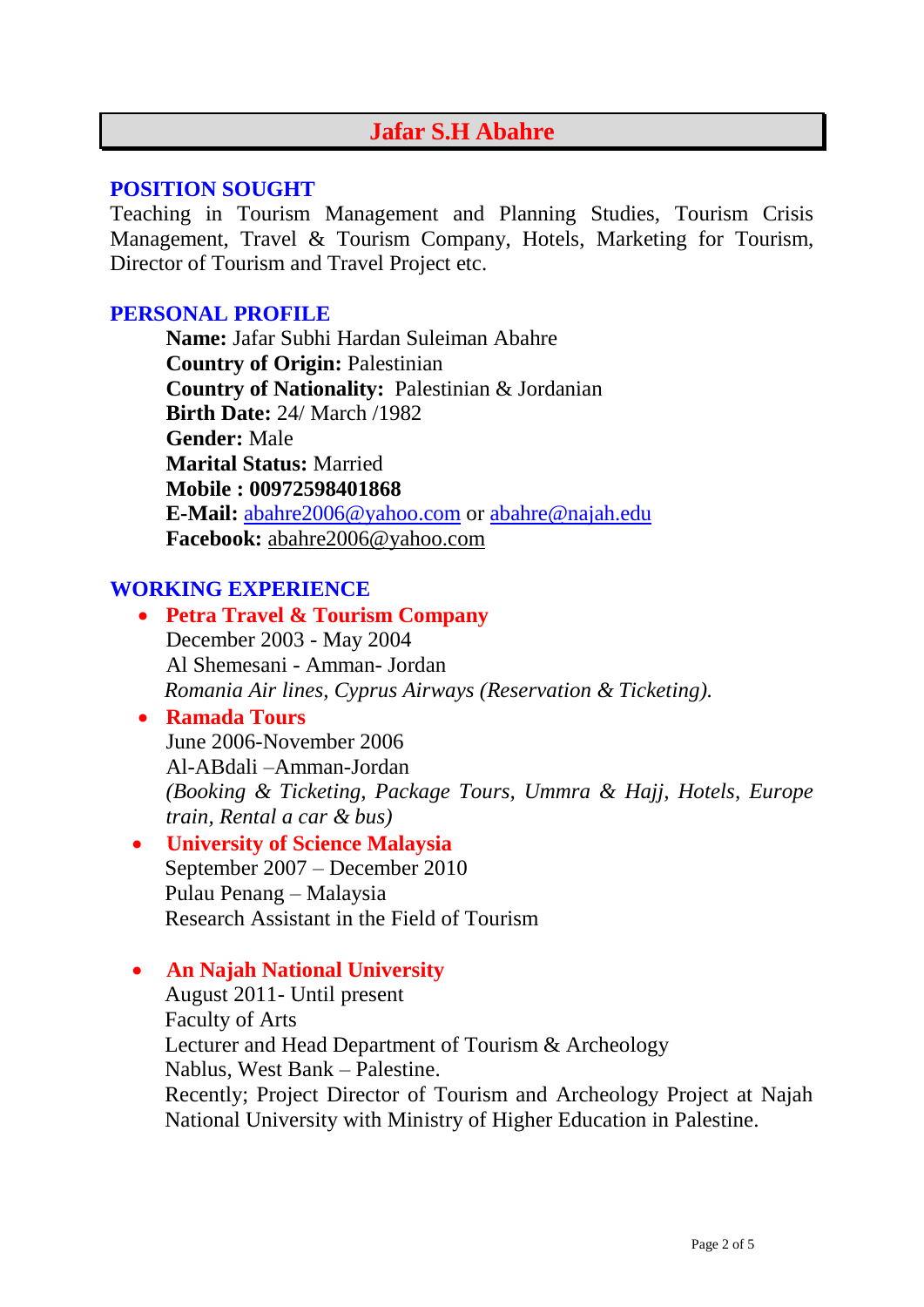#### Teaching Experience and Courses:

- 1. Introduction to Tourism
- 2. Hotel Industry
- 3. Marketing for Tourism
- 4. Tourism Guiding
- 5. Tourism in Palestine
- 6. English for Tourism and Hospitality
- 7. Tourism and Reservation offices
- 8. Training in Tourism and Travel in Workplace
- 9. Introduction to History of Old Civilization

### **SKILLS**

- Internet, E-mail, MS Word, Excel, and Power point.
- SPSS Software.
- Able To Work Under Pressure, Organized and Team Player.
- Friendly with 'Galileo & Amadeus Reservation System'
- Have a Driving License (Palestinian, Jordanian & Malaysian).

## **LANGUAGES**

- **Arabic -** *Expert* (Mother Tongue).
- **English -** *Very Good* (Reading, Writing & Speaking)
- **Bahasa Malay-** *Good* (Reading, Writing & little speaking)
- **Hebrew -** *Good (Reading* and Writing)

## **EDUCATION**

 **Al-Najah National University** *Bachelor*'*s Degree (B.Sc) -* Archeology Nablus, Palestine August 1999 – February 2003

## **Yarmouk University**

*Master's Degree (MSc.)* - Tourism Irbed, Jordan March, 2003 – March 2006

 **Universiti Sains Malaysia-USM** *PhD Candidate*-Tourism Development

Pulau Penang, Malaysia January, 2007- June, 2011.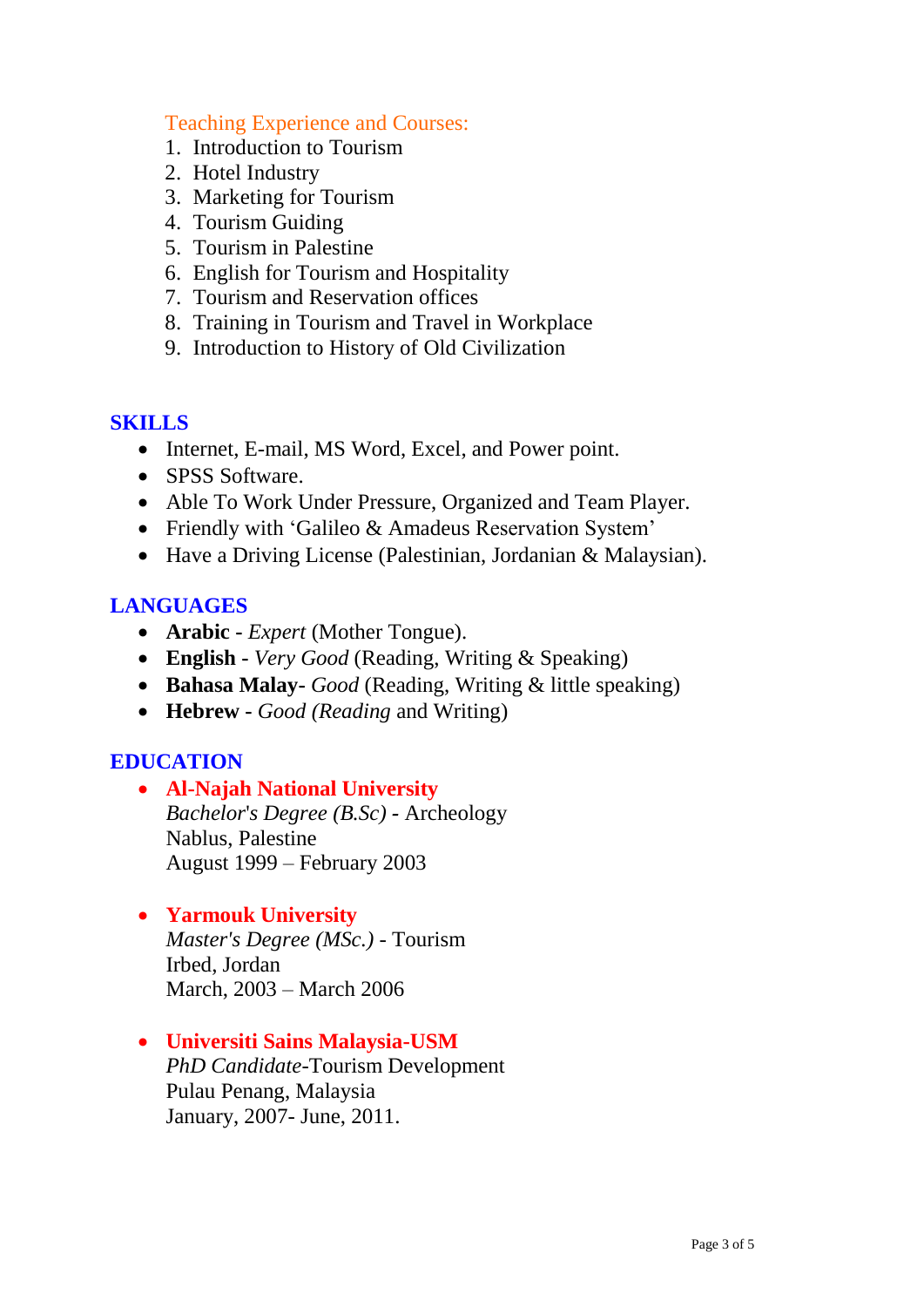## **PUBLICATIONS**

#### *(MSc. degree)*

- Tourism Motivation among Jordanian Tourists
- Promotional Film for Aqaba Destination (Video Tape)
- Tourism Awareness for Tourism Employee
- Ajloun Castle Conservation Plan
- Assessment of the MIS for Tourism Employee Sector
- Urban Tourism

#### *(PhD degree***)**

1. Jafar Suleiman & Badaruddin Mohamed (2007) **Religious Tourism in Palestine**. Proceedings of 5th Tourism Educators' Conference on Tourism and Hospitality 2007, Universiti Sains Malaysia (USM), Penang-Malaysia, 3rd-4th August, 2007, p.423-429.

2. Jafar Suleiman & Badaruddin Mohamed (2007) **Effect of Instability on Religious Tourism in Palestine**. Proceedings of 4th Tourism Symposium, Taylor's School of Hospitality & Tourism, Petaling Jaya, Selangor D.E. Malaysia, 14 November, 2007.

3. Jafar Suleiman & Badaruddin Mohamed (2008) **Challenges of Religious Tourism in Palestine**. Proceedings of The 7th Asia Pacific Forum for Graduate Students Research in Tourism 2008, Universiti Teknologi Mara, Shah Alam, Selangor - Malaysia, 3 - 4 June, 2008.

4. Jafar Suleiman, Badaruddin Mohamed & Samer Ali Ahmad (2008) **Factors Affecting the Tourism Sector: A case Study of Palestine**. Proceedings of International Confernce on Social Sciences and Humanities 2008 (Icossh'08), Universiti Sains Malaysia, Penang- Malaysia, 18th - 20th June, 2008.

5. Samer Ali Ahmad & Jafar Suleiman (2008) **Impact of Political Events on Planning and Urban development in the Occupied Palestinain Terrirories (OPT).** Proceedings of International Confernce on Social Sciences and Humanities 2008 (Icossh'08), Universiti Sains Malaysia, Penang-Malaysia, 18th - 20th June, 2008.

6. Jafar Suleiman & Badaruddin Mohamed (2008) **Tourism in the Palestinian Territories.** Proceedings of International Conference on Coastal Planning, Architecture and Tourism. Architecture Department, Faculty of Engineering, University of Sam Ratulangi Manado, Indonesia, 2008.

7. Jafar Suleiman & Badaruddin Mohamed (2009) **Crisis Management of Tourism Industry in**  the Penang Island of Malaysia. Proceedings of 1<sup>st</sup> International Conference on Sustainable Tourism Management; Management of Sustainable Tourism in the Next Decade: Prospects and Challenges. Organised by School of Tourism Development, Maejo University-Chiang Mai, Thailand, 27-29 March, 2009.

8. Anahita Maek Mohammadi, Banafsheh Masteri & Jafar Suleiman (2009) **Knowing**  Javaherdeh with Butler Life Cycle Model. Proceedings of 3<sup>rd</sup> International Conference on Built Environment in Developing Countries. Universiti Sains Malaysia, Penang, Malaysia, 2-3 December 2009.

9. Banafsheh Masteri & Jafar Suleiman (2009) **Climate Change, Impacts and Adaptation; Case of Malayisa as a Tourist Destination**. International Seminar on Urban and Regional Planning. Bandung, Indonesia, 12-13 November 2009.